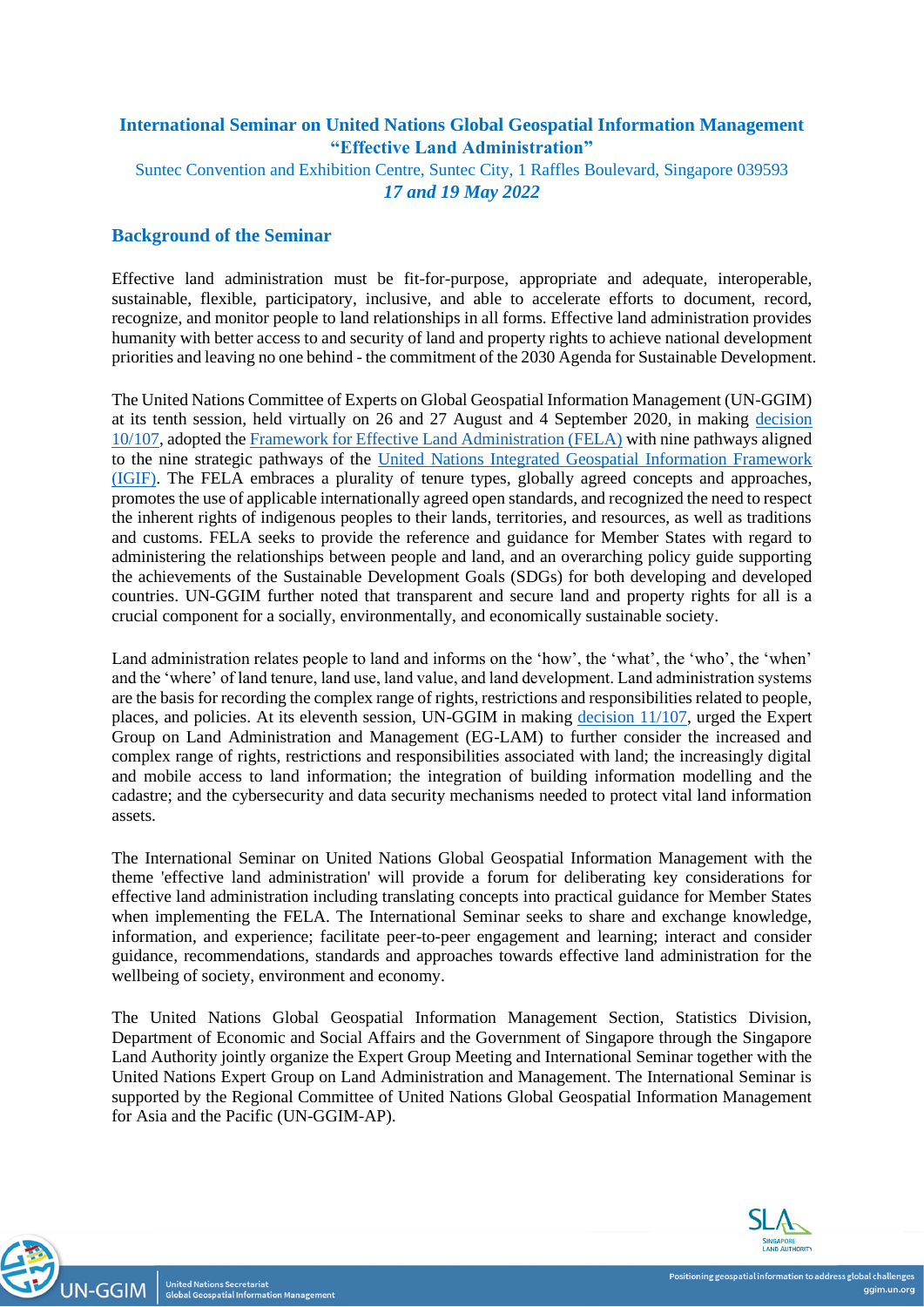# **Detailed Agenda (16th – 20th May 2022)**

| <b>Monday</b><br>16 May 2022   | Fourth meeting of the Expert Group on Land Administration and Management<br>2022 meeting of the Executive Board of the Regional Committee on United Nations<br><b>Global Geospatial Information Management for Asia and the Pacific (UN-GGIM-AP)</b> |
|--------------------------------|------------------------------------------------------------------------------------------------------------------------------------------------------------------------------------------------------------------------------------------------------|
| $8:00$ a.m. $-$<br>$8:30$ a.m. | Arrival and registration of participants                                                                                                                                                                                                             |
| $8:30$ a.m. $-$                | Fourth meeting of the Expert Group on Land Administration and Management                                                                                                                                                                             |
| $12:30$ p.m.                   | (Room: Nicoll 3)                                                                                                                                                                                                                                     |
| $12:30$ p.m. $-$               | Lunch                                                                                                                                                                                                                                                |
| $2:00$ p.m.                    | (Room: Nicoll 2)                                                                                                                                                                                                                                     |
| $2:00$ p.m. $-$                | 2022 meeting of the Executive Board of UN-GGIM-AP                                                                                                                                                                                                    |
| $6:00$ p.m.                    | (Room: Nicoll 3)                                                                                                                                                                                                                                     |
| $6:00$ p.m. $-$                | <b>Dinner (By Invitation Only)</b>                                                                                                                                                                                                                   |
| $8:00$ p.m.                    | (Room: Nicoll 2)                                                                                                                                                                                                                                     |

| <b>Tuesday</b>  | <b>International Seminar on UN-GGIM: Day 1</b>                                                    |
|-----------------|---------------------------------------------------------------------------------------------------|
| 17 May 2022     | <b>(Room: Hall 406)</b>                                                                           |
| $8:15$ a.m. $-$ | Arrival and registration of participants                                                          |
| $9:00$ a.m.     | (Registration Desk in front of Hall 406)                                                          |
| $9:00$ a.m. $-$ | <b>Official Opening Ceremony</b>                                                                  |
| $10:30$ a.m.    | Joint official opening ceremony for the International Seminar on United Nations Global Geospatial |

*Joint official opening ceremony for the International Seminar on United Nations Global Geospatial Information Management with the theme "effective land administration", the meeting of the Executive Board of the Regional Committee of United Nations Global Geospatial Information Management for Asia and the Pacific, and the fourth meeting of the United Nations Expert Group on Land Administration and Management. The session includes an official opening address by an invited Guest of Honor followed by a number of welcome remarks, a keynote speech and an introduction on UN-GGIM.*

**Facilitator:**

Mr. Evert MULDER *Singapore Land Authority*

## **Introduction**

**Mr. Evert MULDER** 

## **Welcome Address**

Mr. Colin LOW *Chief Executive, Singapore Land Authority Singapore*

## **Opening Address**

 Guest of Honor: Mr. Calvin PHUA *Deputy Secretary, Ministry of Law Singapore*



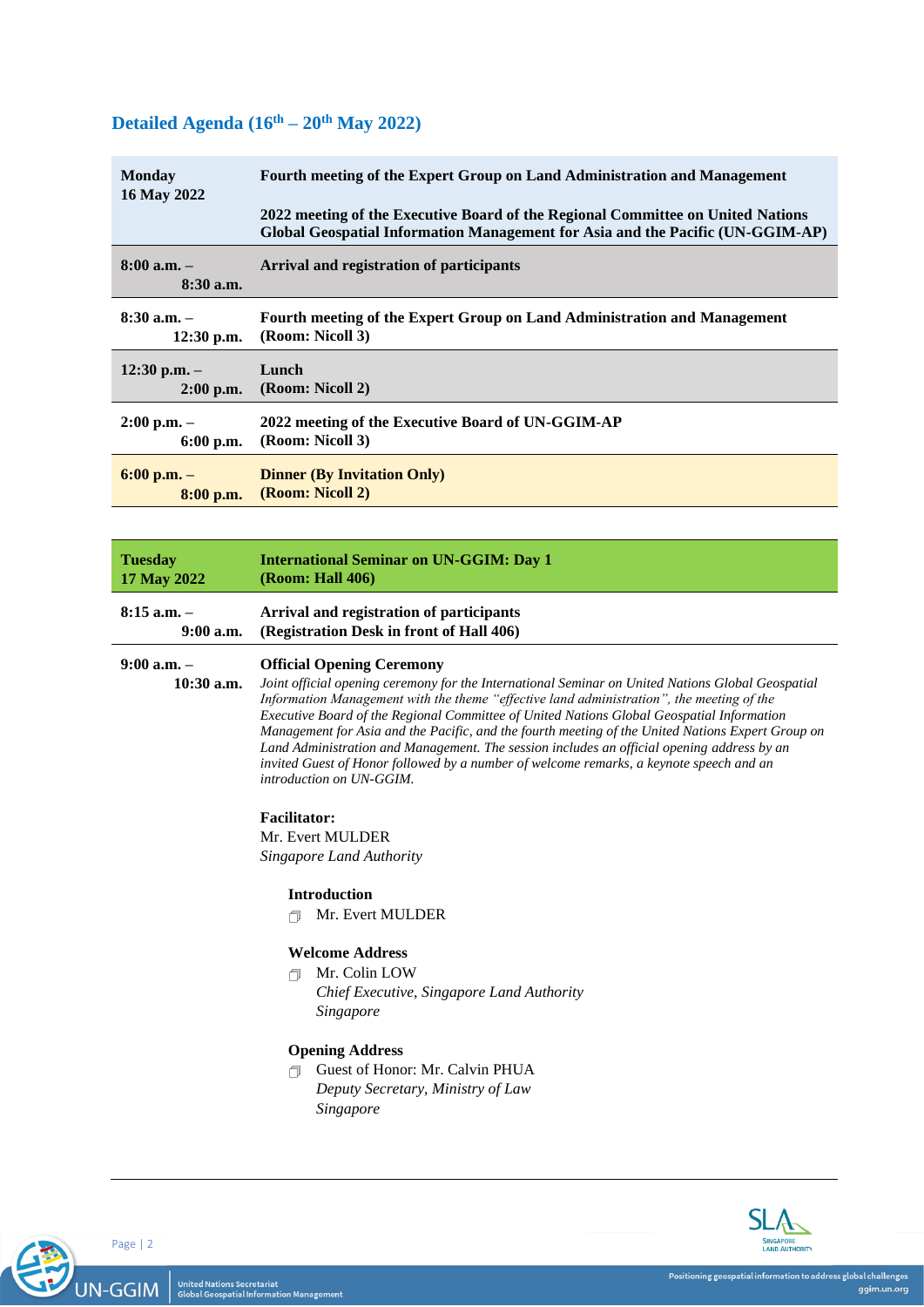#### **Welcome Remarks**

- Ms. QUAH Ley Hoon *Chief Executive, Maritime and Port Authority Singapore*
- Mr. Kees de ZEEUW *Co-Chair, United Nations Expert Group on Land Administration and Management The Netherlands*

#### **Keynote Speech**

Mr. Hugh LIM *Executive Director, Centre for Liveable Cities Singapore*

## **Introduction on UN-GGIM**

**Mr.** TEO Chee Hai *Senior Advisor, United Nations Secretariat – Global Geospatial Information Management*

| $10:30$ a.m. $-$<br>$11:15$ a.m. | <b>Break</b>              |
|----------------------------------|---------------------------|
| $11:15$ a.m. $-$                 | <b>Plenary Session #1</b> |

**1:00 p.m. Effective land administration for the wellbeing of society, economy and environment** *Effective land administration provides humanity with better access to and security of land and property rights, essential to achieve national development priorities and leaving no one behind - the commitment of the 2030 Agenda for Sustainable Development. This session discusses the significance* 

*and relevance of effective land administration leveraging the United Nations Framework for Effective Land Administration (FELA) for the wellbeing of people, planet, peace, partnership and prosperity of countries. (Each presentation will be of 15 - 18 minutes duration allowing time for moderated discussion)*

#### **Facilitator:**

Mr. Kees de ZEEUW *United Nations Expert Group on Land Administration and Management*

#### **Presentations:**

- Land Administration and Management in Singapore Mr. CHEOH Wee Keat *Singapore Land Authority, Singapore*
- Framework for Effective Land Administration (FELA) Mr. Kees de ZEEUW *Kadaster International, The Netherlands*
- $\Box$  Effective Land Administration Digitally-Enabled Urban Planning in Singapore Mr. CHING Tuan Yee *Urban Redevelopment Authority, Singapore*
- Enhancing Land Administration in Fiji through the IGIF and It's Country Action Plan Ms. Meizyanne HICKS *Ministry of Lands and Mineral Resources, Fiji*

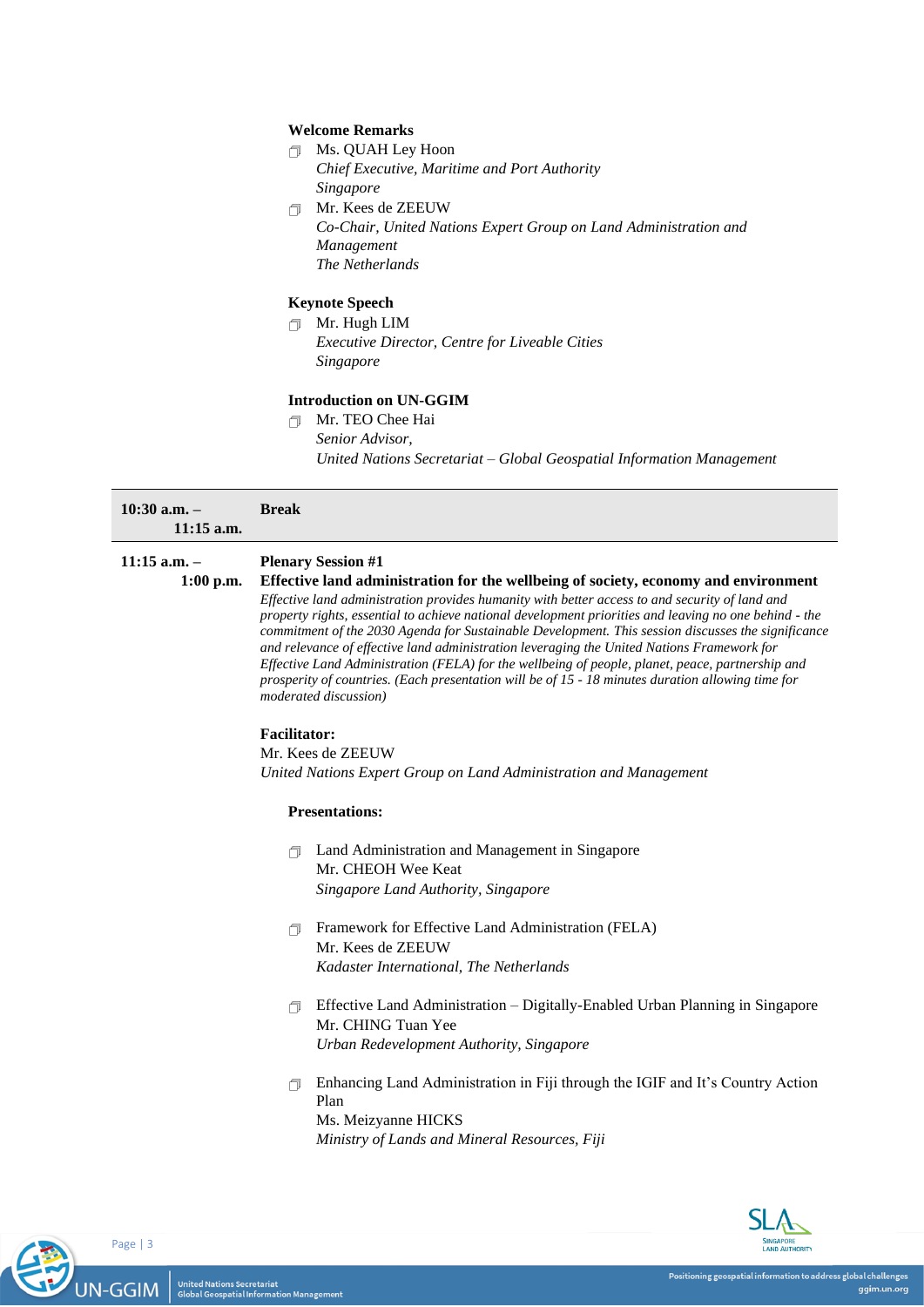## Land Administration and Urban Climate Change Adaptation and Mitigation Mr. Winston CHOW *Singapore Management University, Singapore*

## **Moderated open discussion**

| $1:00$ p.m. $-$<br>2:30 p.m. | Lunch<br>(Room: Hall 406)                                                                                                                                                                                                                                                                                                                                                                                                                                                                                                                                                                                                                                                                                                                                                                                        |
|------------------------------|------------------------------------------------------------------------------------------------------------------------------------------------------------------------------------------------------------------------------------------------------------------------------------------------------------------------------------------------------------------------------------------------------------------------------------------------------------------------------------------------------------------------------------------------------------------------------------------------------------------------------------------------------------------------------------------------------------------------------------------------------------------------------------------------------------------|
| $2:30$ p.m. $-$              | <b>Plenary Session #2</b>                                                                                                                                                                                                                                                                                                                                                                                                                                                                                                                                                                                                                                                                                                                                                                                        |
| $4:00$ p.m.                  | Integration of terrestrial, cadastral and maritime domain                                                                                                                                                                                                                                                                                                                                                                                                                                                                                                                                                                                                                                                                                                                                                        |
|                              | Evidence-based policy development and decision making leading to effective governance of a<br>country's 'total' space, inclusive of the natural and built environment, require the integration of data<br>and information from the terrestrial, maritime and cadastral domains. This session considers the<br>importance of integrating data and information from these domains with any other meaningful data for<br>the needed evidence-based policy development and decision making. The presentations not only<br>discuss the value and benefits from the integration but also the issues and challenges of the integration<br>for effective administration and governance of the country's total 'space'. (Each presentation will be<br>of 15 minutes duration allowing some time for moderated discussion) |
|                              | <b>Facilitator:</b>                                                                                                                                                                                                                                                                                                                                                                                                                                                                                                                                                                                                                                                                                                                                                                                              |
|                              | Ms. Pearlyn PANG                                                                                                                                                                                                                                                                                                                                                                                                                                                                                                                                                                                                                                                                                                                                                                                                 |
|                              | Maritime and Port Authority of Singapore                                                                                                                                                                                                                                                                                                                                                                                                                                                                                                                                                                                                                                                                                                                                                                         |
|                              | <b>Presentations:</b>                                                                                                                                                                                                                                                                                                                                                                                                                                                                                                                                                                                                                                                                                                                                                                                            |
|                              | (TBC)<br>a                                                                                                                                                                                                                                                                                                                                                                                                                                                                                                                                                                                                                                                                                                                                                                                                       |
|                              | Mr. Eric Foo                                                                                                                                                                                                                                                                                                                                                                                                                                                                                                                                                                                                                                                                                                                                                                                                     |
|                              | Maritime and Port Authority of Singapore, Singapore                                                                                                                                                                                                                                                                                                                                                                                                                                                                                                                                                                                                                                                                                                                                                              |
|                              | On the Need for Collocated Reference Benchmarks for Geodetic Datum<br>Connection                                                                                                                                                                                                                                                                                                                                                                                                                                                                                                                                                                                                                                                                                                                                 |
|                              | Mr. Ramon HANSSEN                                                                                                                                                                                                                                                                                                                                                                                                                                                                                                                                                                                                                                                                                                                                                                                                |
|                              | Delft University of Technology, the Netherlands                                                                                                                                                                                                                                                                                                                                                                                                                                                                                                                                                                                                                                                                                                                                                                  |
|                              | The Complexity of Gathering High Resolution, Accurate Geo-spatial Datasets in<br>同<br>the Inter-tidal Zones of a Tropical Urban Coastal City-state.<br>Mr. OOI Seng Keat                                                                                                                                                                                                                                                                                                                                                                                                                                                                                                                                                                                                                                         |
|                              | Tropical Marine Science Institute, Singapore                                                                                                                                                                                                                                                                                                                                                                                                                                                                                                                                                                                                                                                                                                                                                                     |
|                              | Progress Report on the revision of the Land Administration Domain Model<br>闹<br>(LADM) Standard & Parts being developed by ISO/TC 211 Geographic<br>Information/Geomatics Committee<br>Mr. Chris BODY                                                                                                                                                                                                                                                                                                                                                                                                                                                                                                                                                                                                            |
|                              | International Organization for Standardization Technical Committee 211                                                                                                                                                                                                                                                                                                                                                                                                                                                                                                                                                                                                                                                                                                                                           |
|                              | One Map, One Data Policy: A Challenge for Integration                                                                                                                                                                                                                                                                                                                                                                                                                                                                                                                                                                                                                                                                                                                                                            |
|                              | A<br>Mr. Antonius WIJANARTO                                                                                                                                                                                                                                                                                                                                                                                                                                                                                                                                                                                                                                                                                                                                                                                      |
|                              | Geospatial Information Agency, Indonesia                                                                                                                                                                                                                                                                                                                                                                                                                                                                                                                                                                                                                                                                                                                                                                         |
|                              |                                                                                                                                                                                                                                                                                                                                                                                                                                                                                                                                                                                                                                                                                                                                                                                                                  |
|                              | Moderated open discussion                                                                                                                                                                                                                                                                                                                                                                                                                                                                                                                                                                                                                                                                                                                                                                                        |

Page | 4 12 UN-GGIM

**4:00 p.m. –**

**4:30 p.m.**

**Break**

**SINGAPORE**<br>LAND AUTHORITY

 $SI$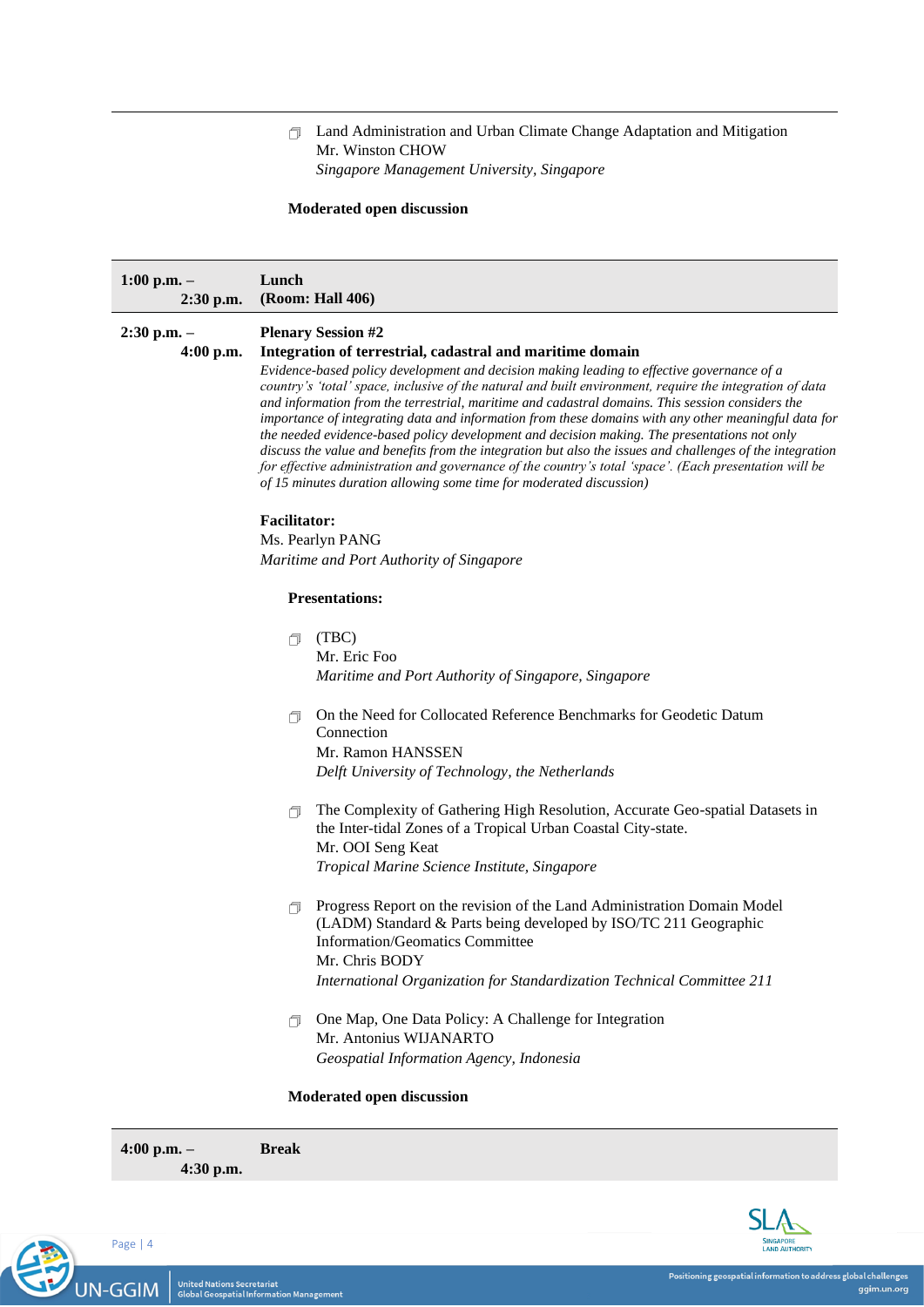## **Plenary Session #3**

**6:00 p.m.**

**4:30 p.m. –**

## **Integration of building information modelling and the cadastre**

*This session considers the importance of integrating the built environment into the cadastre. Geocoding building information modelling unlocks its value and allows the integration of natural and built environment data and information towards resilient and sustainable urban environment. This session also discusses the institutional and technical consideration when integrating BIM and the cadastre for a multiplicity of purposes. (Each presentation will be of 15 minutes duration allowing time for moderated discussion)*

## **Facilitator:**

Mr. Gerry ONG *ASEAN Federation of Land Surveying and Geomatics*

#### **Presentations:**

- Transforming Regulatory Approvals through CORENET X Mr. Clement TSENG *Building and Construction Authority, Singapore*
- Integration of Building Information Models into Virtual City Models Mr. Rudi STOUFFS *National University of Singapore, Singapore*
- Geodata in Sweden Cooperation and Development Ms. Magdalena ANDERSSON *Lantmateriet, Sweden*
- Connecting Perceptions with Reality in the World of BIM, and Cadastre Mr. Faheem KHAN *Leica Geosystem, Singapore*

#### **Moderated open discussion**

| Wednesday        | Fourth meeting of the Expert Group on Land Administration and Management |
|------------------|--------------------------------------------------------------------------|
| 18 May 2022      | <b>Technical visits</b>                                                  |
|                  |                                                                          |
| $8:30$ a.m. $-$  | Fourth meeting of the Expert Group on Land Administration and Management |
| $12:30$ p.m.     | (Room: Nicoll 3)                                                         |
| $12:30$ p.m. $-$ | Lunch                                                                    |
| $2:00$ p.m.      | (Room: Nicoll 2)                                                         |
| $2:00$ p.m. $-$  | <b>Technical Visits to Earth Observatory of Singapore and GeoWorks</b>   |
| $7:00$ p.m.      | (Transportation provided) (To gather in front of Nicoll 2 at 1.45pm)     |
|                  |                                                                          |

|                                                        | <b>Thursday</b><br>19 May 2022 | <b>International Seminar on UN-GGIM: Day 2</b><br><b>(Room: Hall 406)</b> |
|--------------------------------------------------------|--------------------------------|---------------------------------------------------------------------------|
| $8:30am -$<br><b>Arrival of participants</b><br>9:00am |                                |                                                                           |



United Nations Secretariat<br>Global Geospatial Information Management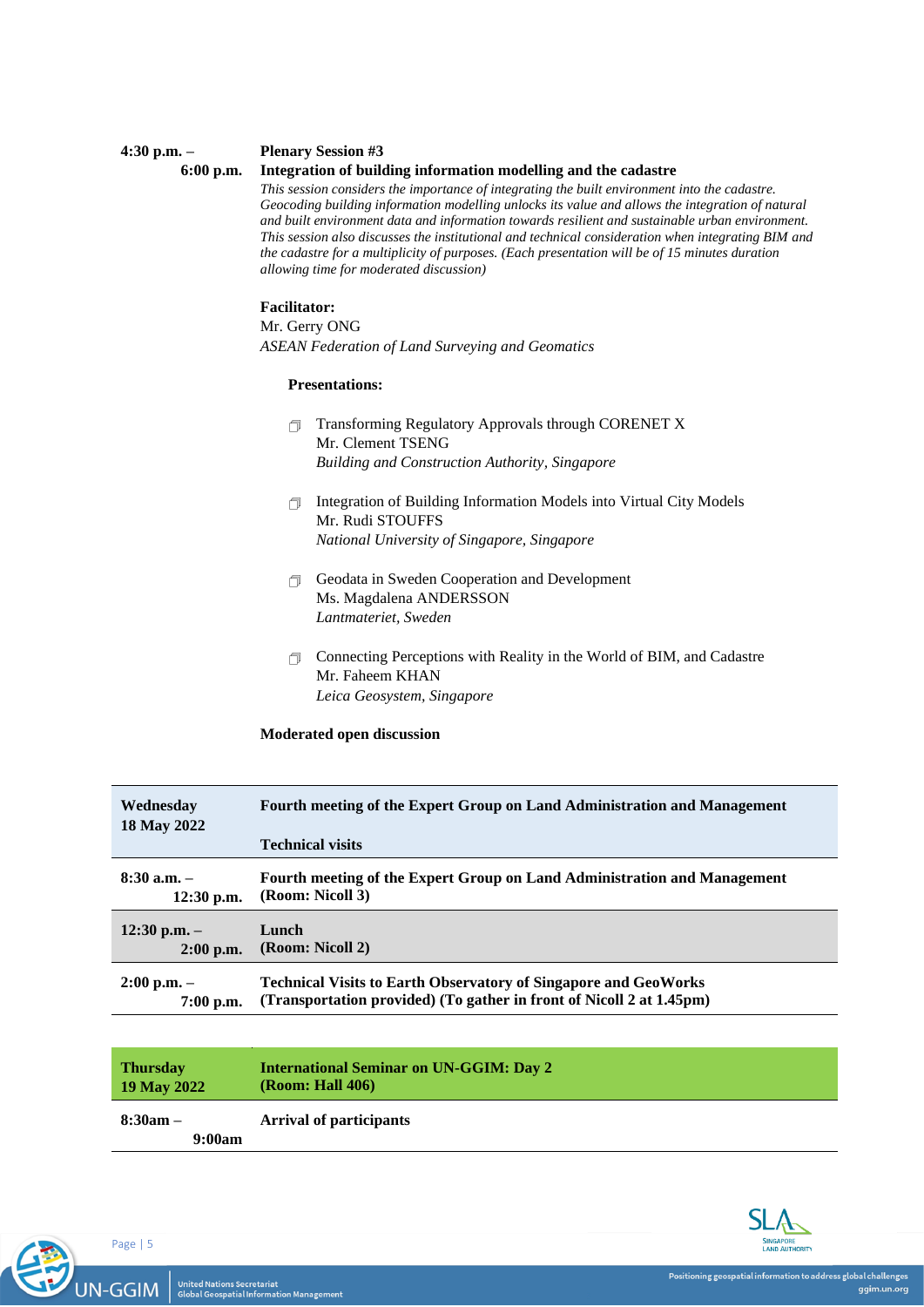#### **Session #4**

#### **10:45 a.m.**

**9:00 a.m. –**

#### **Rights, restrictions and responsibilities for secure land and property rights**

*Rights, restrictions and responsibilities for secure land and property rights, including marine spaces, are inter-related and have to be administered responsibly and effectively. This session considers the organization and integration of attributes related to rights, restrictions and responsibilities, including the spatial extent, duration, people involved and purpose in a uniform fashion and stored in authentic registers. (Each presentation will be of 15 – 18 minutes duration allowing time for moderated discussion)*

## **Facilitator:**

Mr. Rohan BENNETT *International Federation of Surveyors*

## **Presentations:**

- RRRs and FELA: What | Why | Where Mr. Rohan BENNETT *Commission 7, International Federation of Surveyors*
- (TBC) Mr. Neil COHN *Chia Network*
- (TBC) Mr. Mika-Petteri TORHONEN *World Bank*
- Effective Land administration: a Suriname Experience Ms. Glenda HEIKERK *Management Institute for Land registration and Information System, Suriname*

#### **Moderated open discussion**

| $10:45$ a.m. $-$<br>$11:15$ a.m. | <b>Break</b>                                                                                                                                                                                                                                                                                                                                                                                                                                                                                                                                                                                                                                                                                                                                                                                                           |
|----------------------------------|------------------------------------------------------------------------------------------------------------------------------------------------------------------------------------------------------------------------------------------------------------------------------------------------------------------------------------------------------------------------------------------------------------------------------------------------------------------------------------------------------------------------------------------------------------------------------------------------------------------------------------------------------------------------------------------------------------------------------------------------------------------------------------------------------------------------|
| $11:15$ a.m. $-$<br>$1:00$ p.m.  | <b>Session #5</b><br>Availability and accessibility of reliable, timely and quality land information<br>This segment considers the importance of up-to-date information that is consistently available and<br>accessible over space and time for good land administration and management, leading to good land<br>governance and sustainable development. In this session we will hear from industry, academia and<br>governmental agencies how they ensure the availability and accessibility of reliable, timely and quality<br>land information for effective land administration benefitting society, environment and economy.<br>(Each presentation will be of 15 - 18 minutes duration allowing some time for moderated discussion)<br><b>Facilitator:</b><br>Mr. Victor KHOO<br><b>Singapore Land Authority</b> |

## **Presentations:**

 Navigating Towards an Accessible, Accurate and Quality Land Information Ms. Emelyne V TALABIS *Land Management Bureau, Philippines*

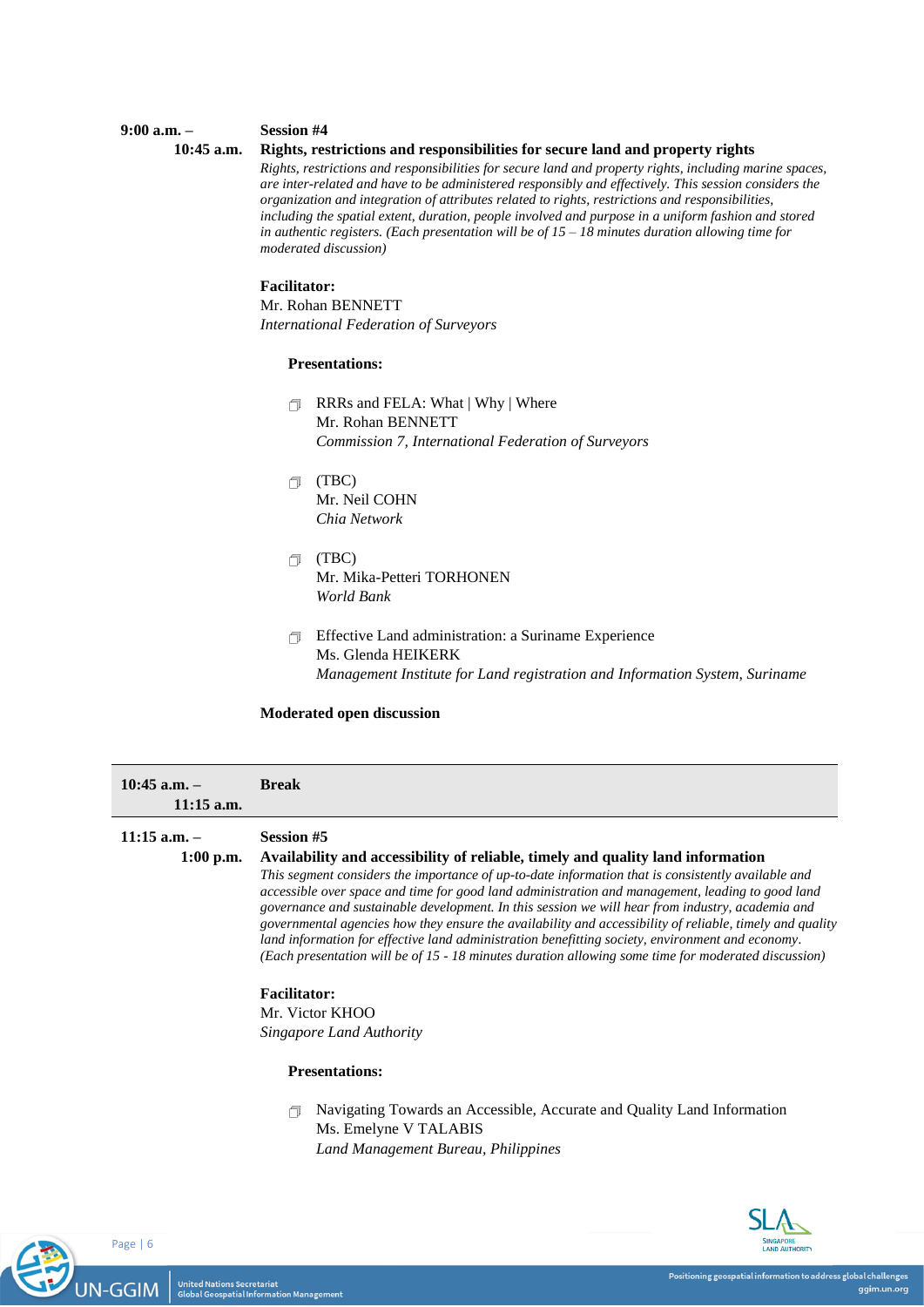- Availability and Accessibility of Official Geospatial Reference Data in Germany Mr. Peter CREUZER *Landesamt für Geoinformation und Landesvermessung Niedersachsen, Germany*
- Land Information and the Geodetic Datum Mr. Andrick LAL *Pacific Forum*
- Critical Infrastructure for Geospatial Data Mr. Brent JONES *ESRI, United States*
- Rethinking Land Administration with New Age Space Technologies Ms. LOH Sook Yee *Maxar Technologies, Singapore*

## **Moderated open discussion**

| $1:00$ p.m. $-$<br>2:30 p.m.   | Lunch<br>(Room: Hall 406)                                                                                                                                                                                                                                                                                                                                                                                                                                                                                                                                                                                                                                                   |
|--------------------------------|-----------------------------------------------------------------------------------------------------------------------------------------------------------------------------------------------------------------------------------------------------------------------------------------------------------------------------------------------------------------------------------------------------------------------------------------------------------------------------------------------------------------------------------------------------------------------------------------------------------------------------------------------------------------------------|
| $2:30$ p.m. $-$<br>$4:00$ p.m. | <b>Session #6</b><br>Key elements for implementing the Framework for Effective Land Administration<br>This session considers the translation of high-level concepts to practical guidance for use by Member<br>States leveraging the Framework for Effective Land Administration and its nine pathways. The<br>pathways are intended to guide the implementation of FELA, support the operationalization of IGIF at<br>the country-level and ultimately achieve national development priorities, secure land and property<br>rights for all, and sustainable development. (Each presentation will be of 15 minutes duration allowing<br>some time for moderated discussion) |
|                                | <b>Facilitator:</b><br>Mr. Brent JONES<br><b>ESRI</b>                                                                                                                                                                                                                                                                                                                                                                                                                                                                                                                                                                                                                       |
|                                | <b>Presentations:</b>                                                                                                                                                                                                                                                                                                                                                                                                                                                                                                                                                                                                                                                       |
|                                | Operationalizing IGIF with country-level Action Plans<br>A<br>Mr. TEO Chee Hai<br><b>UN-GGIM</b>                                                                                                                                                                                                                                                                                                                                                                                                                                                                                                                                                                            |
|                                | Road Map to Implement the Framework for Effective Land Administration<br>A<br>System in Sri Lanka<br>Mr. Mohamed RAFEEK<br>Survey Department, Sri Lanka                                                                                                                                                                                                                                                                                                                                                                                                                                                                                                                     |
|                                | Leveraging FELA, Sharing Experiences from the Netherlands and Abroad<br>A<br>Ms. Paula DIJKSTRA<br>Kadaster International, The Netherlands                                                                                                                                                                                                                                                                                                                                                                                                                                                                                                                                  |
|                                | (TBC)<br>门.<br>Ms. Eva-Maria UNGER<br>Kadaster International, The Netherlands                                                                                                                                                                                                                                                                                                                                                                                                                                                                                                                                                                                               |
|                                | Moderated open discussion                                                                                                                                                                                                                                                                                                                                                                                                                                                                                                                                                                                                                                                   |